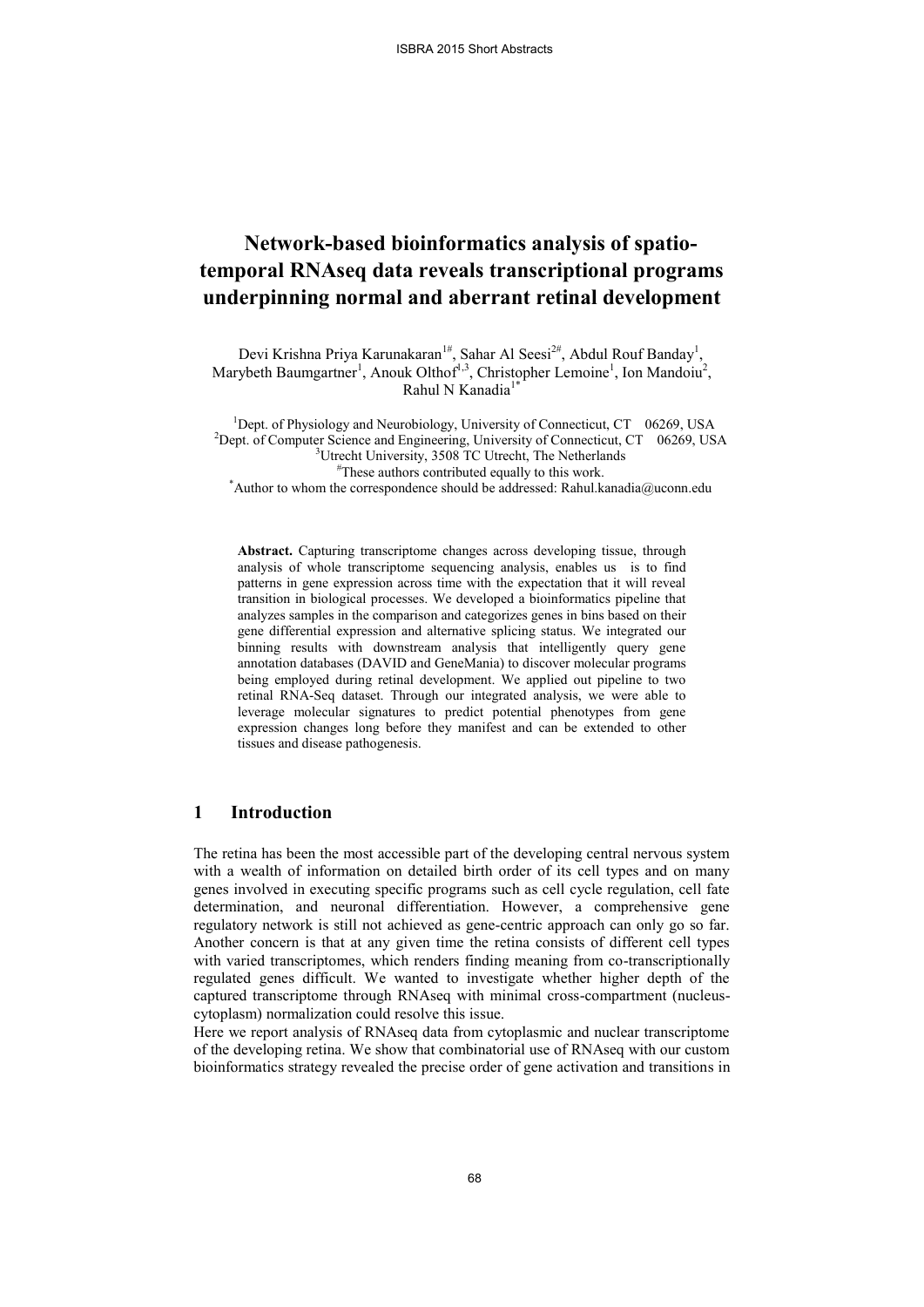processes during retinal development. Transition in gene expression was validated and resolved at the isoform level through our custom microarray. Importantly, we show proof of principle by extending our methodology to analyze RNAseq data from P21-Nrl-WT and KO retinae. Our approach which focuses on understanding the temporal progression in gene expression during normal/aberrant development can be extended to development and disease progression of other tissues.

### **2 Pipeline description**

Samples are analyzed in pairs, and genes were classified based on their expression levels (expressed vs. not expressed), differential gene expression calls, and the number of expressed isoforms for the gene. Gene expression is estimated using IsoEM [\[6\].](#page-2-0) For gene differential expression, two methods are used, GFOLD [\[3\]](#page-2-1) and Fisher's exact test with house-keeping gene normalization as suggested by Bullard et a[l.\[2\].](#page-2-2) Gapdh was used as the housekeeping gene for this analysis. Genes are called differentially expressed if they showed  $\geq 2$  fold expression in one sample by both methods. Genes are categorized in bins based on their gene differential expression and the number of expressed isoforms. Genes belonging to each bin were analyzed for enrichment of individual GOterms using the Database for Annotation, Visualization and Integrated Discovery, DAVID [\[4\]\[5\].](#page-2-3) Default parameters (≤0.05 Benjamini score) were used for all analyses. The gene lists enriching for GOterms were run through GeneMANIA to identify potential partners [\[7\]](#page-2-4) .

## **3 Results**

We applied the pipeline on fractionated RNA-Seq of normal retina at two different developmental time points, embryonic day (E) 16 and postnatal day (P) 0. Through our integrated analysis, we captured high-resolution transcription kinetics and by RNA deep sequencing of cytoplasmic and nuclear extracts of the developing retina, which revealed sets of co-transcriptionally regulated genes. Specifically, we found de novo transcription of genes whose transcripts were exclusively found in the nuclear transcriptome. Our downstream analysis, using DAVID and GeneMania showed that we used the co-transcriptionally regulated genes to identify the precise order of biological processes and the expression kinetics of the underlying genes across embryonic day (E) 16 and postnatal day (P) 0. Interestingly the genes exclusively found in the P0 nuclear transcriptome enriched for functions that are known to be executed during postnatal development. This finding showed that the P0 nuclear transcriptome is temporally ahead of that of its cytoplasm. We extended our strategy to perform static comparison between P21-Nrl-wildtype (WT) and P21-Nrl-knockout (KO) data [\[1\].](#page-2-5) While co-transcriptionally regulated genes were identified, we did not find enrichment for any biological processes. However, and showed that only through temporal analysis between data from P0 retina to either P21-Nrl-WT or P21-Nrl-KO showed, the molecular signatures predicting that the Nrl-KO retina would have problems with vasodilation was revealed. Indeed, histological manifestation of